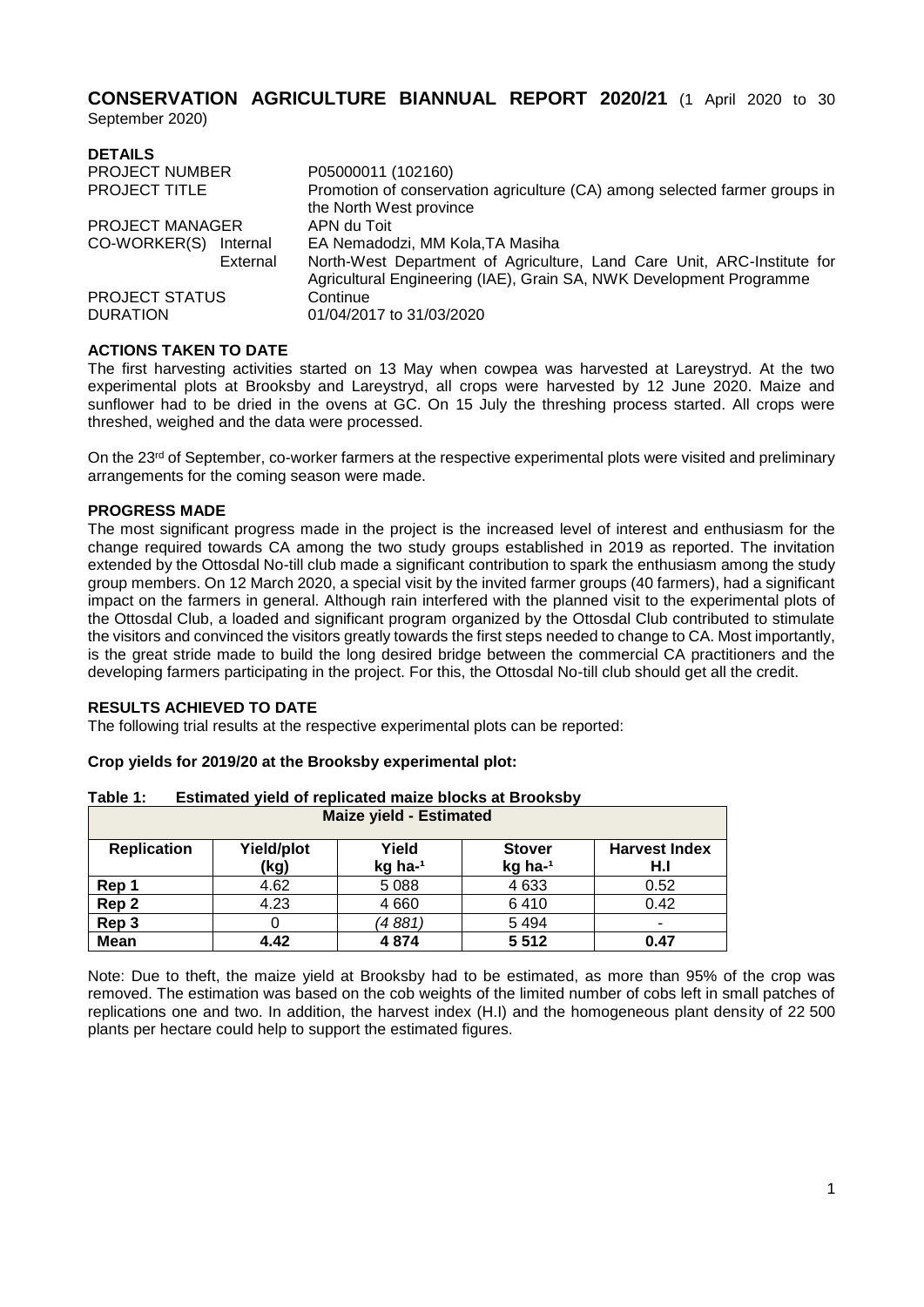| Table 2: | Yield and Harvest Index of sunflower at Brooksby |
|----------|--------------------------------------------------|
|          |                                                  |

|                    |                    | <b>Sunflower yield</b> |                          |                             |
|--------------------|--------------------|------------------------|--------------------------|-----------------------------|
| <b>Replication</b> | Yield/plot<br>(kg) | Yield<br>kg ha-1       | <b>Stover</b><br>kg ha-1 | <b>Harvest Index</b><br>H.I |
| Rep 1              | 8.37               | 1 151                  | 2 1 2 9                  | 0.35                        |
| Rep 2              | 9.25               | 1 2 7 1                | 2019                     | 0.38                        |
| Rep 3              | 5.83               | 801                    | 1840                     | 0.30                        |
| <b>Mean</b>        | 7.81               | 1 0 7 4                | 1996                     | 0.34                        |

# **Table 3: Yield and Harvest Index of soybeans at Brooksby.**

|                    |                    | Soybean yield    |                          |                             |
|--------------------|--------------------|------------------|--------------------------|-----------------------------|
| <b>Replication</b> | Yield/plot<br>(kg) | Yield<br>kg ha-1 | <b>Stover</b><br>kg ha-1 | <b>Harvest Index</b><br>H.I |
| Rep 1              | 5.95               | 654              | 2 1 0 9                  | 0.24                        |
| Rep <sub>2</sub>   | 6.91               | 737              | 2824                     | 0.21                        |
| Rep 3              | 8.26               | 908              | 2945                     | 0.24                        |
| <b>Mean</b>        | 7.04               | 766              | 2626                     | 0.23                        |

Notes:

- The poor performance of the soybeans at Brooksby is mainly the result of the poor response on the inoculation with Rhizobia bacteria, the resultant lack of atmospheric nitrogen fixation and the late application of LAN (28).
- No grain yield could be harvested from the cowpea blocks at Brooksby. The crop was well established and developed well throughout the early stages. However, during the flowering and pod formation stages, no proper reproduction took place. A plant disease is expected but no identification was made and unfortunately, no measures were taken to protect the crop.

# **Crop yields for 2019/20 obtained after a cover crop season 2018/19 at Lareystryd**

| <b>Maize yield</b> |                    |                  |                          |                             |
|--------------------|--------------------|------------------|--------------------------|-----------------------------|
| <b>Replication</b> | Yield/plot<br>(kg) | Yield<br>kg ha-1 | <b>Stover</b><br>kg ha-1 | <b>Harvest Index</b><br>H.I |
| Rep 1              | 26.00              | 4762             | 10 989                   | 0.30                        |
| Rep 2              | 34.20              | 6 2 6 3          | 8 6 0 8                  | 0.42                        |
| Rep 3              | 28.30              | 5 1 6 3          | 7692                     | 0.40                        |
| <b>Mean</b>        | 29.50              | 5 4 0 2          | 9096                     | 0.37                        |

# **Table 4: Yield and Harvest Index of maize at Lareystryd.**

Note: In view of the late planting date, the relative good yield of the maize crop at Lareystrdy can be attributed to the following: a), the good rainfall during the entire season, b), homogeneous plant density of 22 300 plants per hectare and the relative high levels of inorganic N e.g. 22.86 mg/kg NH4 measured in the soil.

# **Table 5: Yield and Harvest Index of sunflower at Lareystryd.**

| <b>Sunflower yield</b> |                    |                  |                          |                             |
|------------------------|--------------------|------------------|--------------------------|-----------------------------|
| <b>Replication</b>     | Yield/plot<br>(kg) | Yield<br>kg ha-1 | <b>Stover</b><br>kg ha-1 | <b>Harvest Index</b><br>H.I |
| Rep 1                  | 4.33               | 794              | 9 1 5 7                  | 0.08                        |
| Rep <sub>2</sub>       | 4.24               | 776              | 6716                     | 0.10                        |
| Rep 3                  | 4.15               | 760              | 8791                     | 0.09                        |
| <b>Mean</b>            | 4.24               | 776              |                          | 0,09                        |

Note: The main reason for the poor yield and Harvest index at this site is due to the poor and inadequate plant density (23 000 plants per hectare) obtained. It is also expected that the high level of vegetative growth was at the cost of the reproduction abilities of the plants.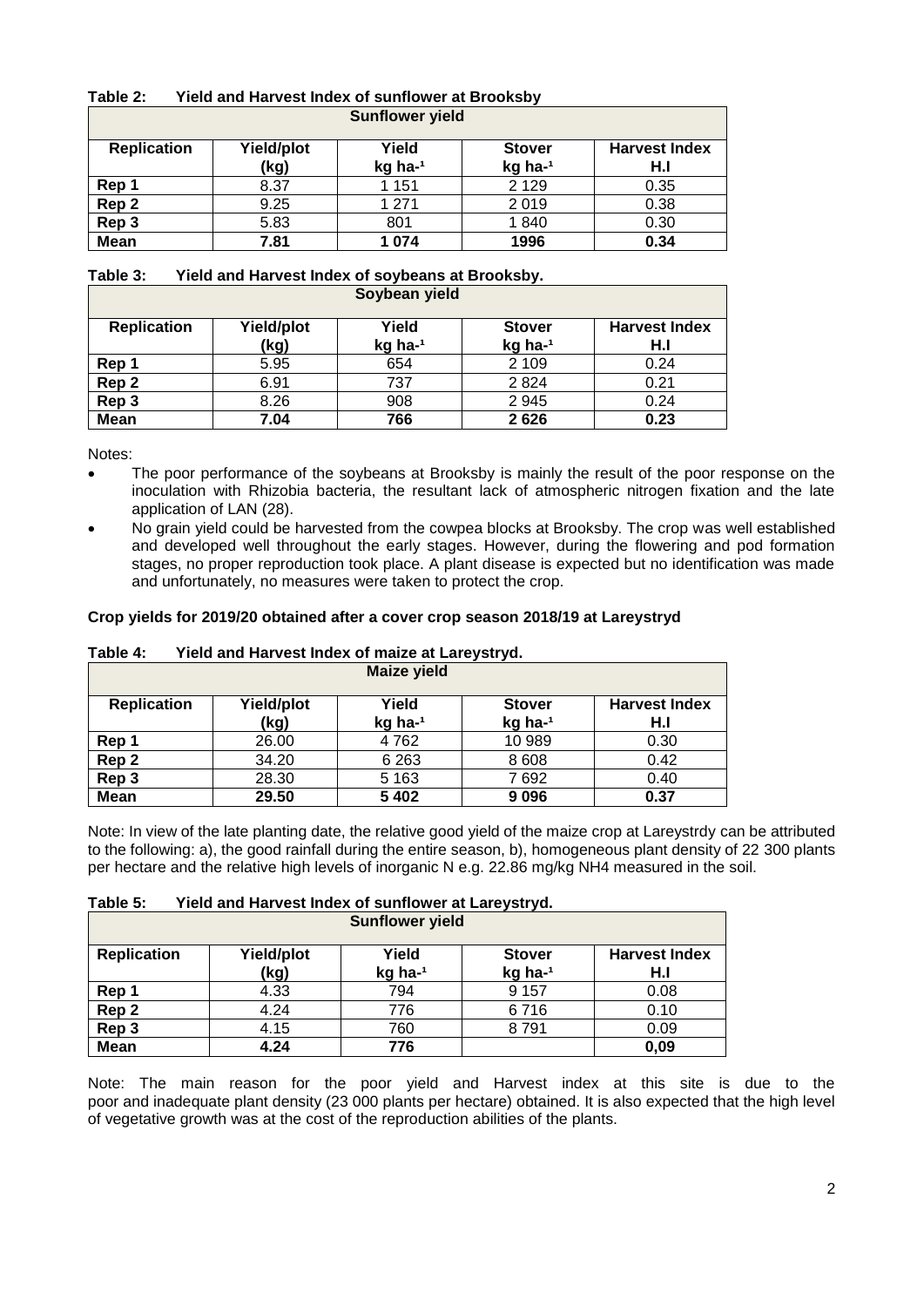| ι αυισ ν.          | Tigiu anu hai vest muež bi sovbeans at Laigvstivu. |               |               |                      |
|--------------------|----------------------------------------------------|---------------|---------------|----------------------|
|                    |                                                    | Soybean yield |               |                      |
|                    |                                                    |               |               |                      |
| <b>Replication</b> | Yield/plot                                         | Yield         | <b>Stover</b> | <b>Harvest Index</b> |
|                    | (kg)                                               | kg ha-1       | kg ha-1       | H.I                  |
| Rep 1              | 4.80                                               | 879           | 3 4 7 9       | 0.20                 |
| Rep 2              | 6.17                                               | 1 1 3 0       | 3 1 1 3       | 0.26                 |
| Rep 3              | 5.64                                               | 1 0 3 2       | 4 2 1 2       | 0.20                 |
| <b>Mean</b>        | 5.53                                               | 1013          | 3601          | 0.22                 |

# **Table 6: Yield and Harvest Index of soybeans at Lareystryd.**

Note: Despite the late planting date at the Lareystryd site, the soybean crop performed relatively well. Followup investigation into the potential of soybean production for inclusion in future rotation systems for the area, is required.

| <b>Cowpea yield</b> |                    |                  |  |
|---------------------|--------------------|------------------|--|
| <b>Replication</b>  | Yield/plot<br>(kg) | Yield<br>kg ha-1 |  |
| Rep 1               | 10.37              | 1899             |  |
| Rep 2               | 10.79              | 1976             |  |
| Rep 3               | 12.08              | 2 2 1 2          |  |
| Mean                | 11.08              | 2029             |  |

# **Table 7: Cowpea yield at Lareystryd**

Note: An average yield for cowpea (Betch White cultivar) of two tons per hectare at this site is encouraging. It is trusted that in future this crop will play a more important role in the cropping systems of farmers in this region.

#### **PROBLEMS ENCOUNTERED**

The study group at Brooksby remains to be a difficult group to participating in a project of this nature and the experimental plot remains threatened by both livestock owners and thieves. The very dry season of 2018/19 was a great setback to the farmers of Brooksby and only a small number in this area was able to plant their crops in the past season of 2019/20. This contributed to a great loss of enthusiasm and interest by members to participate in the project. The termination of the farmer's day of 25 March also contributed the loss of enthusiasm. As soon as conditions normalized, follow-up actions will be taken together with Grain SA to reach out to the farmers of Brooksby. In addition, all the maize cobs at the experimental plot were stolen during the Lockdown period and we will only be able to report on a yield estimation regarding the maize plots at Brooksby.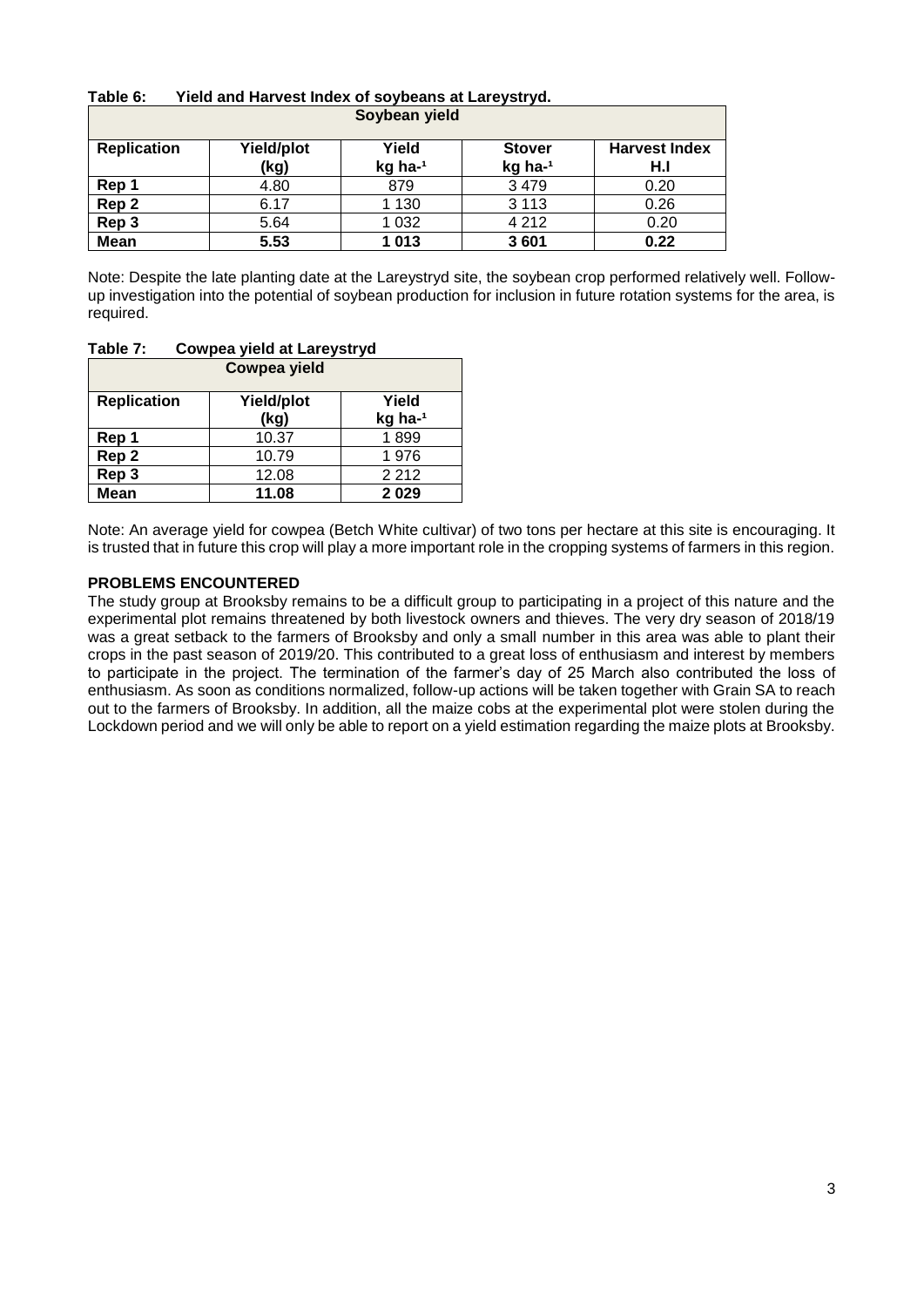**DETAILS** PROJECT NUMBER P05000100 On-farm monitoring of selected soil fauna and beneficial microbes as bioindicators in local soils under conservation agriculture regimes PROJECT MANAGER OHJ Rhode CO-WORKER(S) Internal MA Prinsloo, C Myburgh, CCM Abrams External North-West University, Stellenbosch University, ARC-Nietvoorbij/Infruitec PROJECT STATUS Continue DURATION 01/04/2020 to 30/09/2020

#### **ACTIONS TAKEN TO DATE**

Soil sampling was conducted during the first growing season, once before planting and during of grain filling stage of maize crops at the trial sites at Brooksby, and Lareystryd in the Lichtenburg and Mafikeng areas. Soil samples were subjected to numerous laboratory analyses. These analyses included the Haney soil analysis test, microbial soil enzyme assays *viz.* B-glucosidase, alkaline phosphatase and urease as well as mycorrhizal and soil fauna testing.

#### **PROGRESS MADE**

During the first season of the project, various procedures were implemented such as the soil fauna and mycorrhiza analyses.

#### **RESULTS ACHIEVED TO DATE**

After data was obtained for the second sampling at the two trial sites, results were obtained and are presented as follows: Selected soil enzyme assays (B-glucosidase, alkaline phosphatase and urease) revealed no significant differences between the various treatments at Lareystryd. However, the soil alteration index three (AI3) showed a more negative value in the maize plots compared to other treatments at Lareystryd. The AI3 index quantifies the balance between the three enzymes into a singular numerical value. A more negative value indicates an improvement in soil quality. This means the soil quality could be better in the maize plots compared to the rest of the treatments. Furthermore, this is also supported by the higher colonization (34%) percentage of maize treatments compared to cowpeas (12%) and soybean (13%).We also detected that in the maize and sunflower treatments the mites: springtails ratio is lower than in soybean treatments. At Brooksby the selected soil enzymes showed no significant differences among treatments. A more negative value for the AI3 index was also obtained in the maize plots. A similar finding for the mites: springtails ratio occurred in the soybean and cowpea treatments that was higher compared to the sunflower and maize treatments. Mycorrhiza colonization was also higher in the maize and sunflower treatments compared to the legume treatments.

#### **PROBLEMS ENCOUNTERED**

Direct interaction between CA study group and researchers were limited due to local lockdown regulations. In addition, some analyses are still in progress. Results for the Haneytest for the second sampling is still being analysed and will be included in next report.